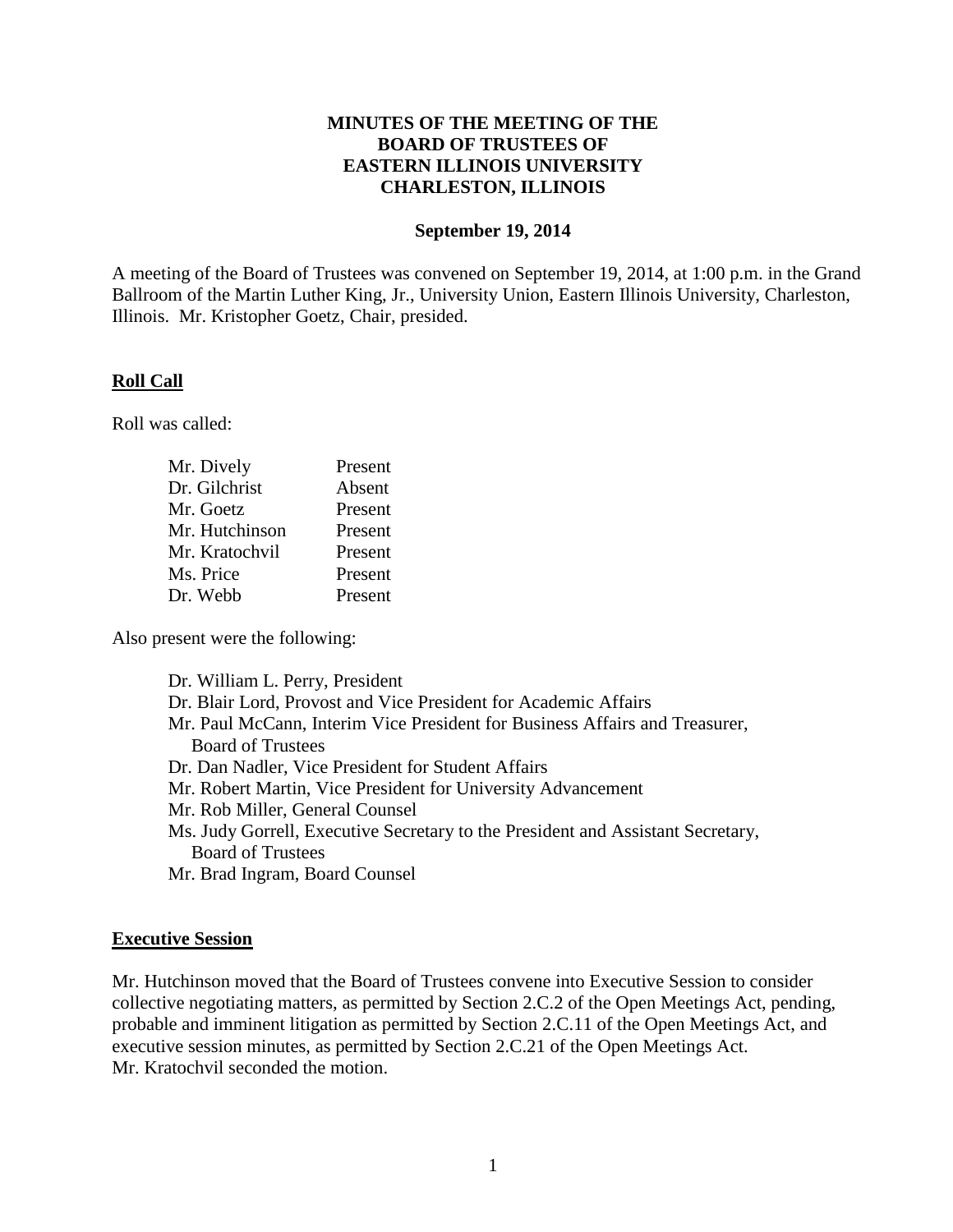Roll was called and the vote was as follows:

| Mr. Dively     | Yes |
|----------------|-----|
| Mr. Hutchinson | Yes |
| Mr. Kratochvil | Yes |
| Ms. Price      | Yes |
| Dr. Webb       | Yes |
| Mr. Goetz      | Yes |

Motion carried.

Mr. Kratochvil moved to return to Open Session. Mr. Dively seconded the motion.

Roll was called and the vote was as follows:

| Yes |
|-----|
| Yes |
| Yes |
| Yes |
| Yes |
| Yes |
|     |

Motion carried.

### **Information Items**

### **Report from Board Chair**

Chairperson Goetz acknowledged Sandra and Jack Pine, who are in service to EIU in a way that few are. He stated "Your dedication to our University is humbling. Coming by on a Sunday afternoon, noticing a few things that you did not like and doing something about it. That is a lesson for each of us. Thank you so very much for your service." Earlier today there was a dedication ceremony for the Sandra and Jack Pine Honors College.

Chairperson Goetz expressed a vital and critical need for leadership at EIU, citing a few examples: Dr. Perry and his leadership, leadership as displayed in outcomes by VP Martin, ambition as displayed by DEN reporter Debby Hernandez, planning and executive leadership of Chris Dearth and Mary Herrington-Perry, and attention to detail as in Leigh Moon's precise and efficient reports. Leadership at EIU is everywhere.

### **Committee Reports**

Executive/Planning Committee – The Executive/Planning Committee discussed four agenda items: 1) Admissions – Dr. Mary Herrington-Perry and Mr. Chris Dearth gave a report, and they will be updating the Board at each subsequent committee meeting. 2) Presidential Search Update –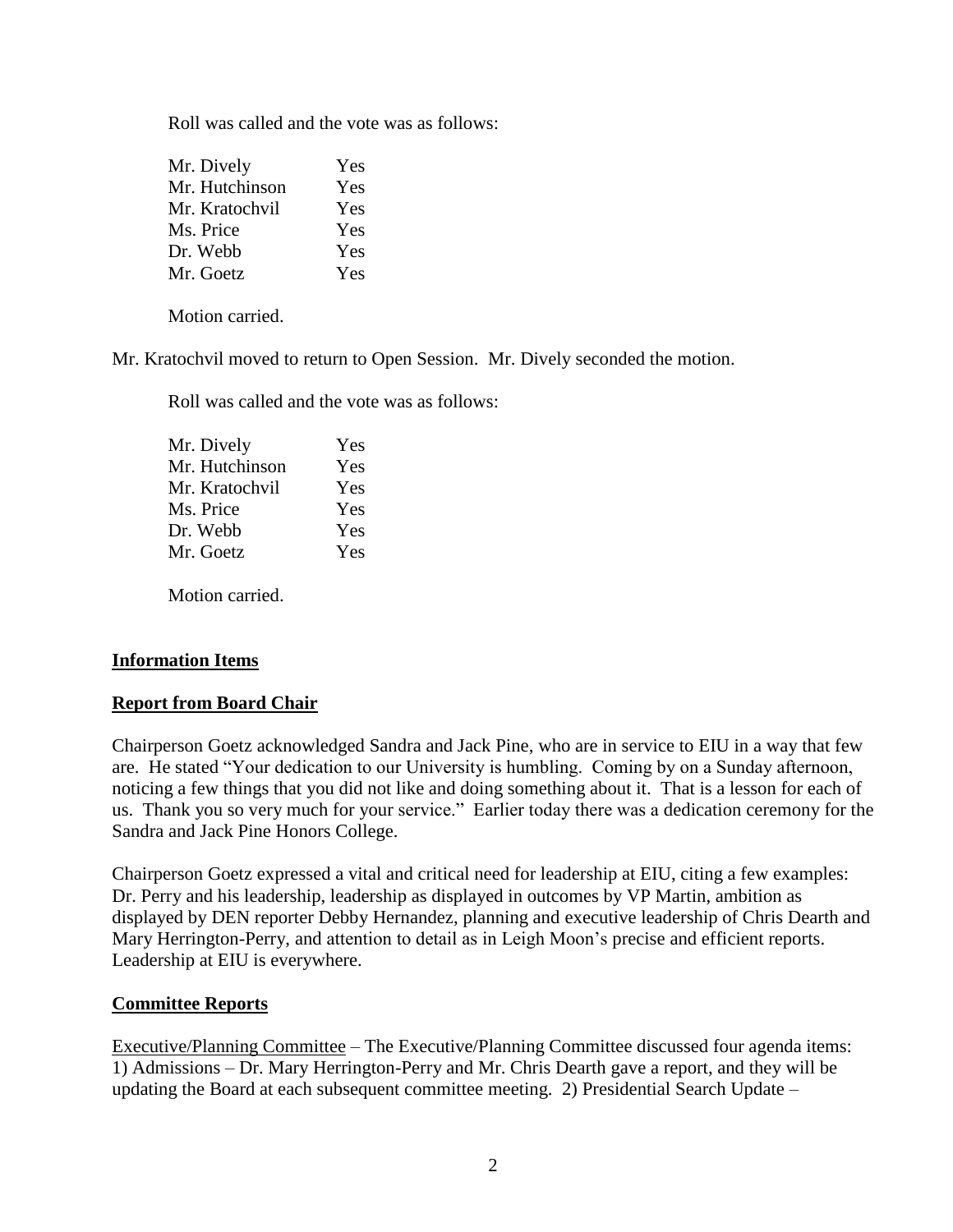Mr. Joe Dively reported on the status of the presidential search. 3) Hybridization – Provost Lord and Dean Augustine gave a presentation on Eastern's approach to hybridization. 4) Academic Hiring Policies – there was a discussion of the hiring process and selection of faculty.

Board Relations Committee – Mr. Martin provided updates for Alumni Services, Development, and the Foundation. Eastern has been named #4 in the U.S. News & World Report, among the Midwest top public regional universities.

Finance/Audit Committee – Dr. Webb reported that Ms. Leigh Moon, "a General with no soldiers," has complete responsibility for the Office of Internal Auditing. The committee reviewed work she just completed, and it is extremely detailed and of high quality. The committee also reviewed the pending purchase approvals, and the impact of the Patient Protection and Affordable Care Act on our students and staff.

### Board Regulations – No report.

Academic and Student Affairs Committee – The committee had several items for discussion. New Degree Program: M.S. in Health Promotion and Leadership – the new degree program is on the agenda for action by the Board. Teacher Education – there was some discussion about the TAP test and the fact that teacher education is expected to rebound within the next few years. Enrollment Report, Student Community Service, Athletics Update – a five-year contract for Mr. Tom Michael, Director of Athletics, is on the agenda for approval by the Board. North Central Accreditation Update – the accrediting team will be on campus October 20-22. Doudna programming was also mentioned.

## **Action Items**

1. Mr. Kratochvil moved to approve the minutes of the Board Meeting on June 6, 2014. Mr. Hutchinson seconded the motion.

Roll was called and the vote was as follows:

| Mr. Dively     | Yes |
|----------------|-----|
| Mr. Hutchinson | Yes |
| Mr. Kratochvil | Yes |
| Ms. Price      | Yes |
| Dr. Webb       | Yes |
| Mr. Goetz      | Yes |

Motion carried.

2. Dr. Webb moved to approve the minutes of the Board Retreat on June 7, 2014. Mr. Kratochvil seconded the motion.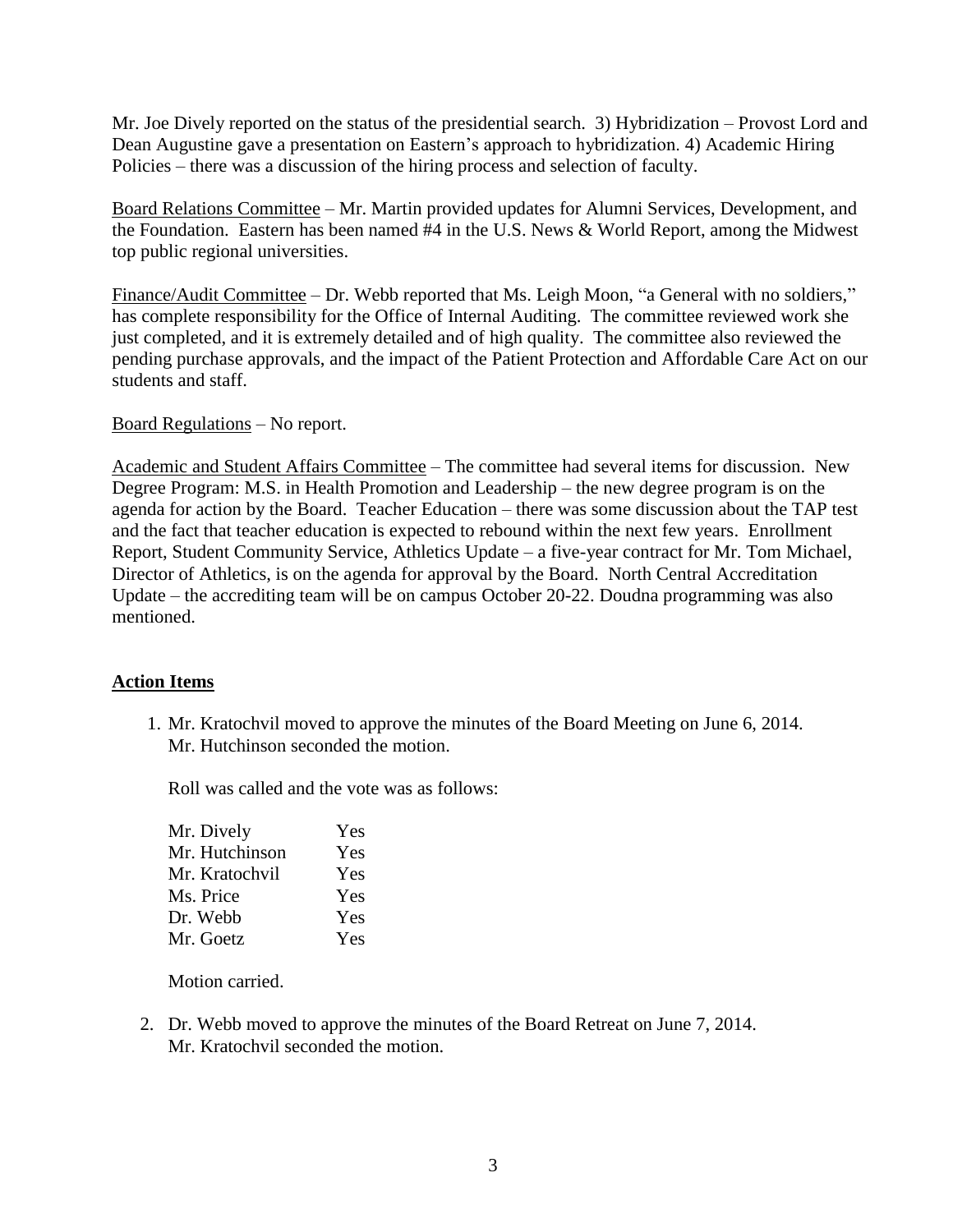Roll was called and the vote was as follows:

| Mr. Dively     | Yes |
|----------------|-----|
| Mr. Hutchinson | Yes |
| Mr. Kratochvil | Yes |
| Ms. Price      | Yes |
| Dr. Webb       | Yes |
| Mr. Goetz      | Yes |

Motion carried.

- 3. Executive Session minutes were reviewed and no action was taken.
- 4. Mr. Dively moved to approve Eastern's prorated share for the Group Insurance Reimbursement for FY14 in the amount of \$1,713,300, to be made in four (4) installments of \$428,325 each to the Illinois Department of Central Management Services. The source of funds is appropriated and income funds. Ms. Price seconded the motion.

Roll was called and the vote was as follows:

| Mr. Dively     | Yes |
|----------------|-----|
| Mr. Hutchinson | Yes |
| Mr. Kratochvil | Yes |
| Ms. Price      | Yes |
| Dr. Webb       | Yes |
| Mr. Goetz      | Yes |

Motion carried.

5. Dr. Webb moved to approve the Change Order for the Athletic Apparel Sponsorship Contract. In April 2014, the contract was approved for \$250,000 for the time period of July 1, 2014 through June 30, 2019. Due to the unforeseen popularity of the apparel, approval is requested for a change order increase in the amount of \$125,000 annually. The source of funds is local funds. Mr. Dively seconded the motion.

Roll was called and the vote was as follows:

| Mr. Dively     | Yes |
|----------------|-----|
| Mr. Hutchinson | Yes |
| Mr. Kratochvil | Yes |
| Ms. Price      | Yes |
| Dr. Webb       | Yes |
| Mr. Goetz      | Yes |

Motion carried.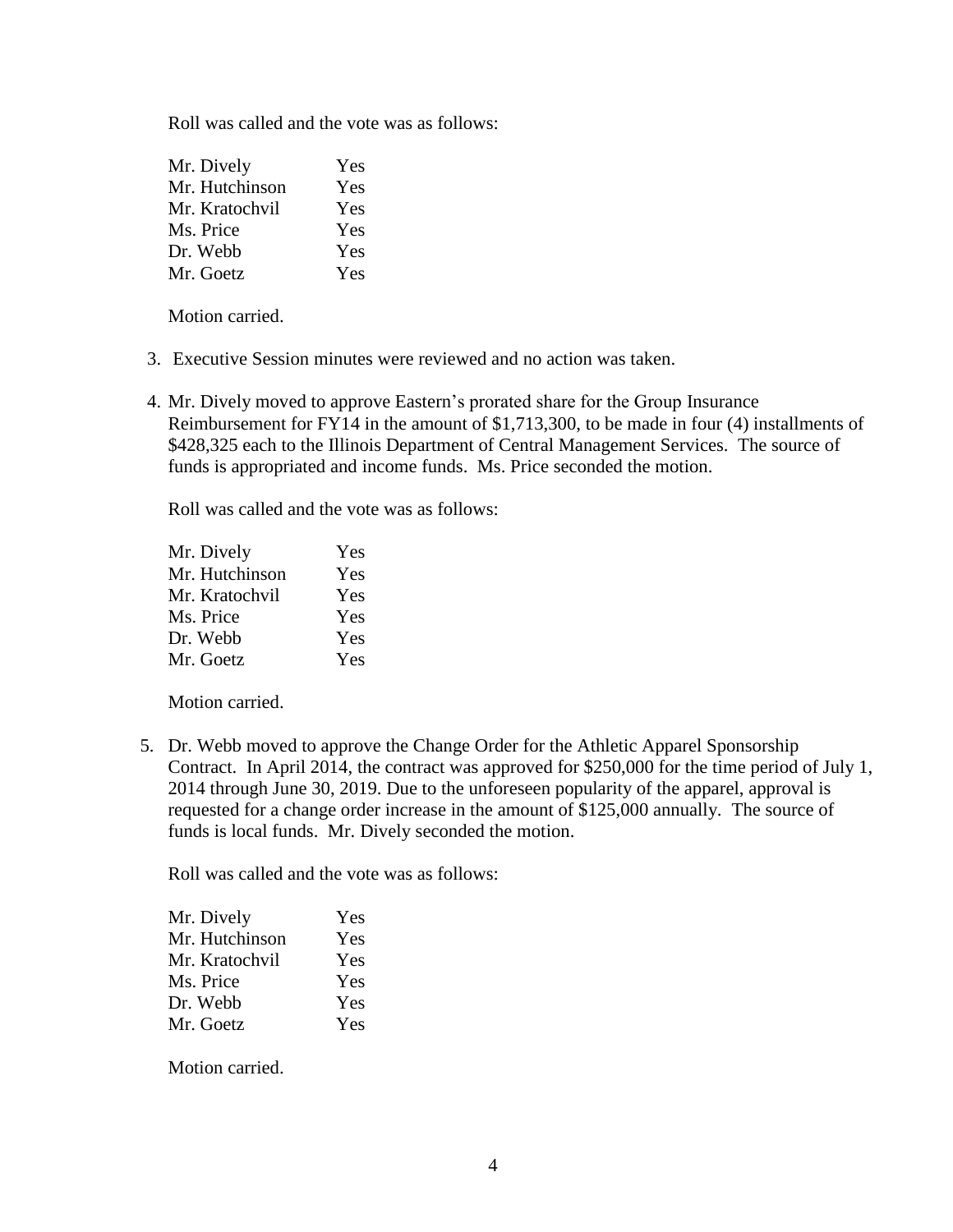6. Mr. Kratochvil moved to approve the new degree program – M.S. in Health Promotion and Leadership. Mr. Hutchinson seconded the motion.

The M.S. in Health Promotion and Leadership will educate the health leaders of tomorrow by building on EIU's undergraduate program in Health Studies, one of only twenty-one programs recognized by the Society of Public Health and American Association for Health Education Baccalaureate Program Approval Committee. It is designed to develop the competencies and skills students need to be productive health professionals, including the ability to perform research, evaluate programs, and provide leadership to encourage collaboration across communities.

Roll was called and the vote was as follows:

| Yes |
|-----|
| Yes |
| Yes |
| Yes |
| Yes |
| Yes |
|     |

Motion carried.

7. Dr. Webb moved to review and complete the Ohio Valley Conference Governing Board Certification Form for Academic Year 2014-15. Mr. Kratochvil seconded the motion.

Roll was called and the vote was as follows:

| Mr. Dively     | Yes |
|----------------|-----|
| Mr. Hutchinson | Yes |
| Mr. Kratochvil | Yes |
| Ms. Price      | Yes |
| Dr. Webb       | Yes |
| Mr. Goetz      | Yes |

Motion carried.

8. A Master Contract with the Eastern Illinois University Foundation is in place for the period of July 1, 2014 through June 30, 2015. Mr. Dively moved to approve the Master Contract with the Eastern Illinois University Foundation for the period of July 1, 2015 through June 30, 2016 with an annual automatic renewal from year to year for a maximum total contract period of five years. Ms. Price seconded the motion.

Roll was called and the vote was as follows:

Mr. Dively Yes Mr. Hutchinson Yes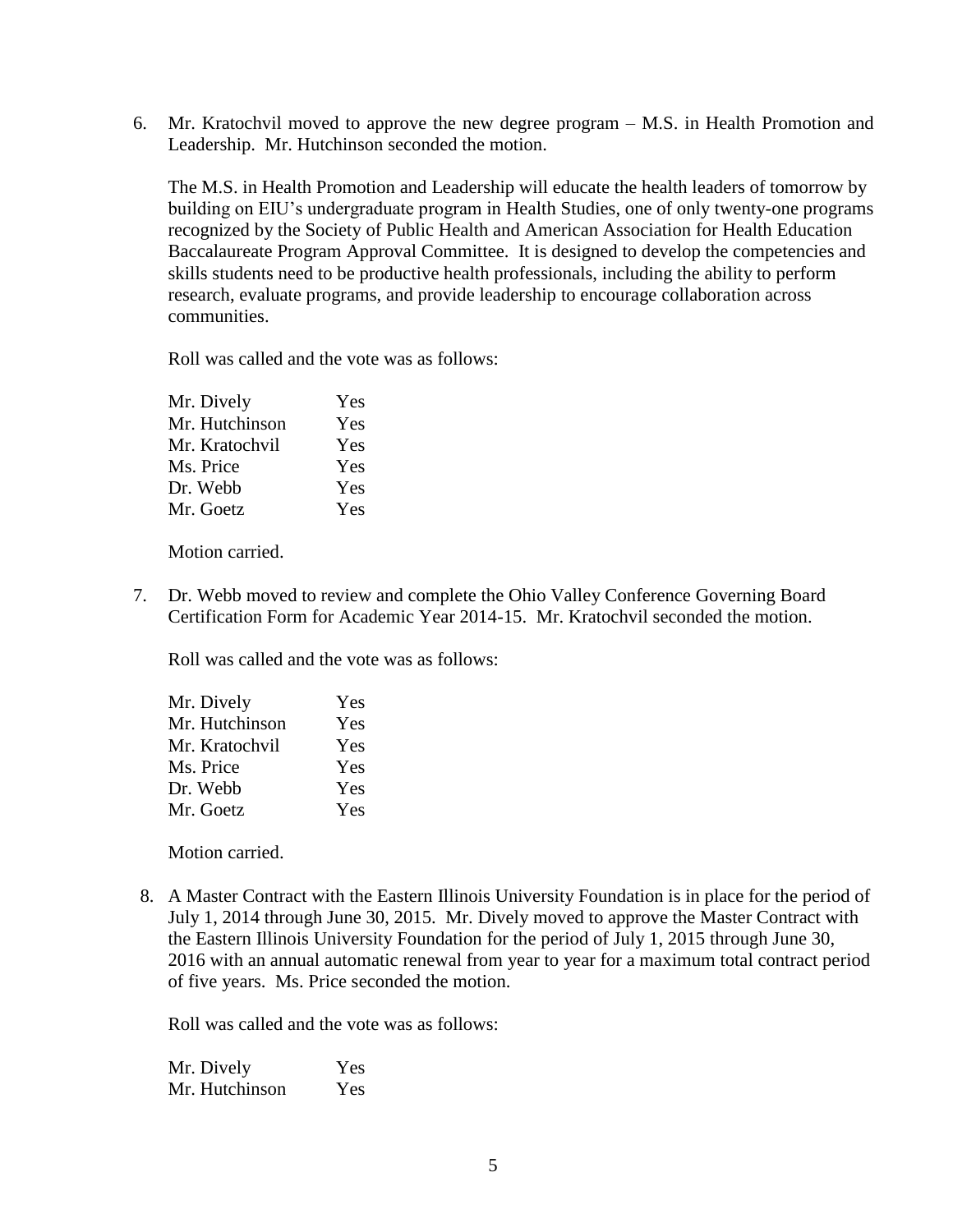| Mr. Kratochvil | Yes |
|----------------|-----|
| Ms. Price      | Yes |
| Dr. Webb       | Yes |
| Mr. Goetz      | Yes |

Motion carried.

9. Mr. Kratochvil moved to authorize President Perry to offer a five-year contract to Mr. Tom Michael, Director of Athletics, for the period August 11, 2014 through August 10, 2019. Mr. Dively seconded the motion.

Roll was called and the vote was as follows:

| Yes |
|-----|
| Yes |
| Yes |
| Yes |
| Yes |
| Yes |
|     |

Motion carried.

10. Mr. Dively moved to approve Contract Renewal and Successor Agreement of the International Union of Operating Engineers, Local 399. Mr. Kratochvil seconded the motion.

A tentative two-year agreement was reached between the parties on August 28, 2014, to renew and amend provisions. The tentative agreement was ratified on September 15, 2014, and is effective August 1, 2014 through July 31, 2016, and there are approximately 10 employees. There is no wage increase in year one, a wage opener for year two, and an increase of \$.50 per hour for hazardous duties.

Roll was called and the vote was as follows:

| Mr. Dively     | Yes |
|----------------|-----|
| Mr. Hutchinson | Yes |
| Mr. Kratochvil | Yes |
| Ms. Price      | Yes |
| Dr. Webb       | Yes |
| Mr. Goetz      | Yes |

Motion carried.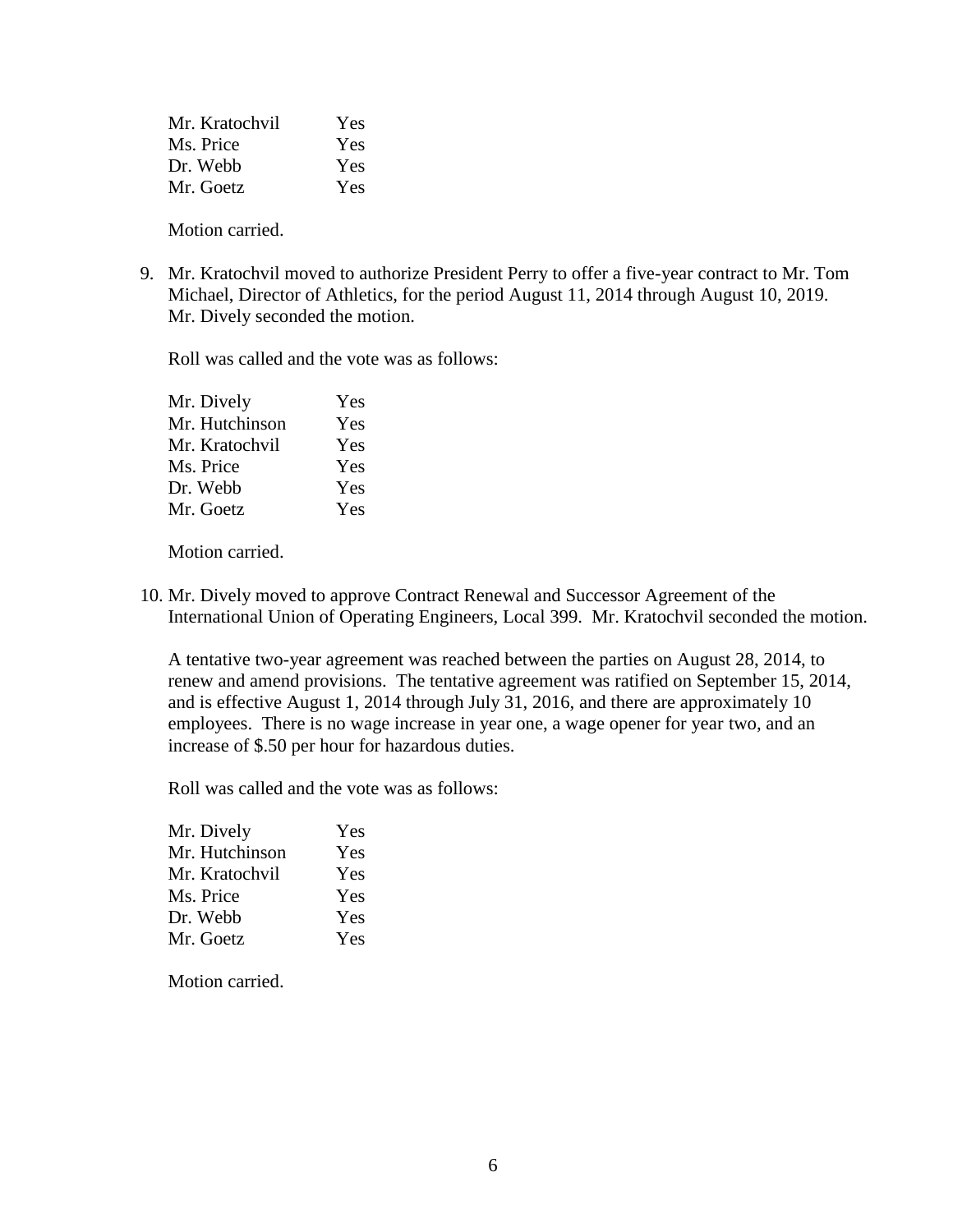# **Information Items (continued)**

# **President's Report**

Dr. Perry introduced Mr. Tom Michael, Director of Athletics, who gave the Intercollegiate Athletics Report and Mr. Robert Miller, General Counsel, who gave the Title IX Compliance Report. Following the two reports, President Perry introduced Mr. Chris Dearth who recently joined EIU as the Director of Admissions. Prior to his appointment at EIU, Mr. Dearth was the Director of Admissions at the State University of New York at Fredonia.

## **Intercollegiate Athletics Report**

Tom Michael, Athletics Director, provided the Athletics Annual Report. This is Mr. Michael's first year at EIU, and he expressed his excitement about his role as Athletics Director. Mr. Michael shared a goal of developing a plan for comprehensive excellence, in support of the educational mission of the university. This plan will build upon the department's history and traditions, and will help guide and support student athletes in reaching their highest academic, athletic, and social potential. Mr. Michael mentioned a second goal of enhancing the experience of student athletes. He feels that our student athletes should leave the university with a meaningful degree in hand, equipped for success in the global economy. He expects everyone to represent the university with the highest degree of integrity, adhering to all rules, regulations and standards. Mr. Michael's third goal is meaningful engagement with the community. He would like EIU Athletics to be visible beyond campus borders, beyond city limits, and even outside the state of Illinois.

# **Title IX Compliance Report**

Mr. Miller talked about Title IX as it applies to Athletics and gender equity in sports and about Title IX as it applies to sexual discrimination, specifically sexual assault and harassment.

## **Reports from Constituencies**

## Faculty Senate – No report.

Staff Senate – Ms. Christine Edwards reminded the Board that the purpose of the Staff Senate is to facilitate communication, solicit and express opinions, and give suggestions and recommendations on all matters of concern to the staff of EIU as a whole, except in matters within the scope of collective bargaining. The Staff Senate consists of 17 members representing Administrative & Professional employees, non-negotiated civil service, negotiated Physical Plant, UPD, Union 981, contract appointment/grant funded, President & Vice President of Civil Service Council, President of Union 981, Union Chair appointment and a minority appointment. Activities of the Staff Senate include representation on the Presidential Search Committee, completion of the Greg Boyd Memorial, and the Shout Out Page. A concern the Staff Senate noted is staff morale.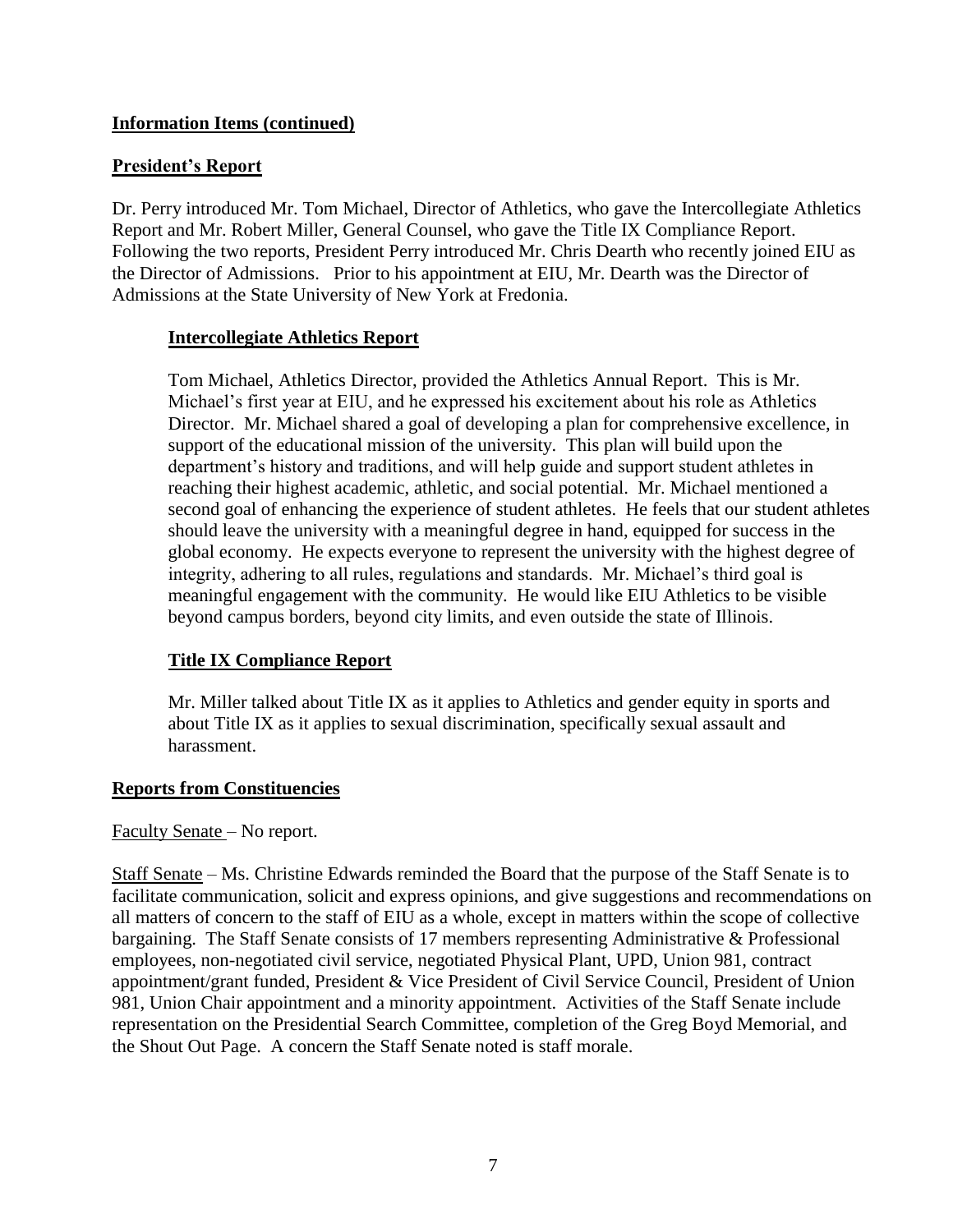Student Government – Mr. Reginald Thedford, Student Body President, addressed the Board and shared with them the new student government logo and the 2014-2015 Strategic Plan. The strategic plan consists of five sections: 1) Campus Community Relations with three goals – better communication, community enrichment, and co-sponsorships, 2) Panther Pride with three goals – increase school spirit, increase campus involvement, and build partnerships with the Blue Crew, 3) Diversity with two goals – increase diversity awareness and connect with multicultural RSOs, 4) Education with two goals – networking student representations and college affordability, and 5) Outreach with two goals – be informative with the student body and increase facetime/visibility among the student body.

#### **Summary of Purchases \$100,000 - \$249,999**

| <b>Vendor</b>                                                    | <b>Type of Purchase</b><br><b>Bids</b>         | <b>Amount</b>                    |  |
|------------------------------------------------------------------|------------------------------------------------|----------------------------------|--|
| Oracle USA Inc.,<br>Redwood Shores, CA                           | Software Update License and Support            | (D)<br>\$204,561.79              |  |
| CDW Government Inc.,<br>Vernon Hills, IL                         | <b>CISCO SmartNet products</b>                 | \$123,117.69                     |  |
| <b>Netech Corporation</b><br>Peoria, IL                          | Cisco IronPort AntiSpam license and<br>support | \$104,125.80                     |  |
| Sofbang, LLC,<br>Burr Ridge, IL                                  | Software license and maintenance               | \$138,445.62                     |  |
| Pepsi Midamerica,<br>Marion, IL                                  | Pouring rights sponsorship                     | \$183,000.00<br>(A)(E)           |  |
| U S Foods,<br>St. Louis, MO                                      | Edible and non-edible items                    | \$6,000,000.0<br>(A)<br>$\theta$ |  |
| Georgia Holdings, [McGraw-Hill]<br>New York, New York            | <b>Textbook Rentals</b>                        | \$520,000.00<br>(A)              |  |
| City of Charleston,<br>Charleston, IL                            | <b>Fire Protection</b>                         | (A)<br>\$348,668.83              |  |
| MBM Corporation,<br>Atlanta, GA                                  | Edible and non-edible items for<br>Chic-Fil-A  | \$130,200.00<br>(A)(D)           |  |
| <b>Institutional Network Communications,</b><br>Simpsonville, KY | Cable TV                                       | (B)<br>\$237,831.24              |  |
| Cellco Partnership,<br>Basking Ridge, NJ                         | Cellular telephone services                    | (C)<br>\$115,000.00              |  |